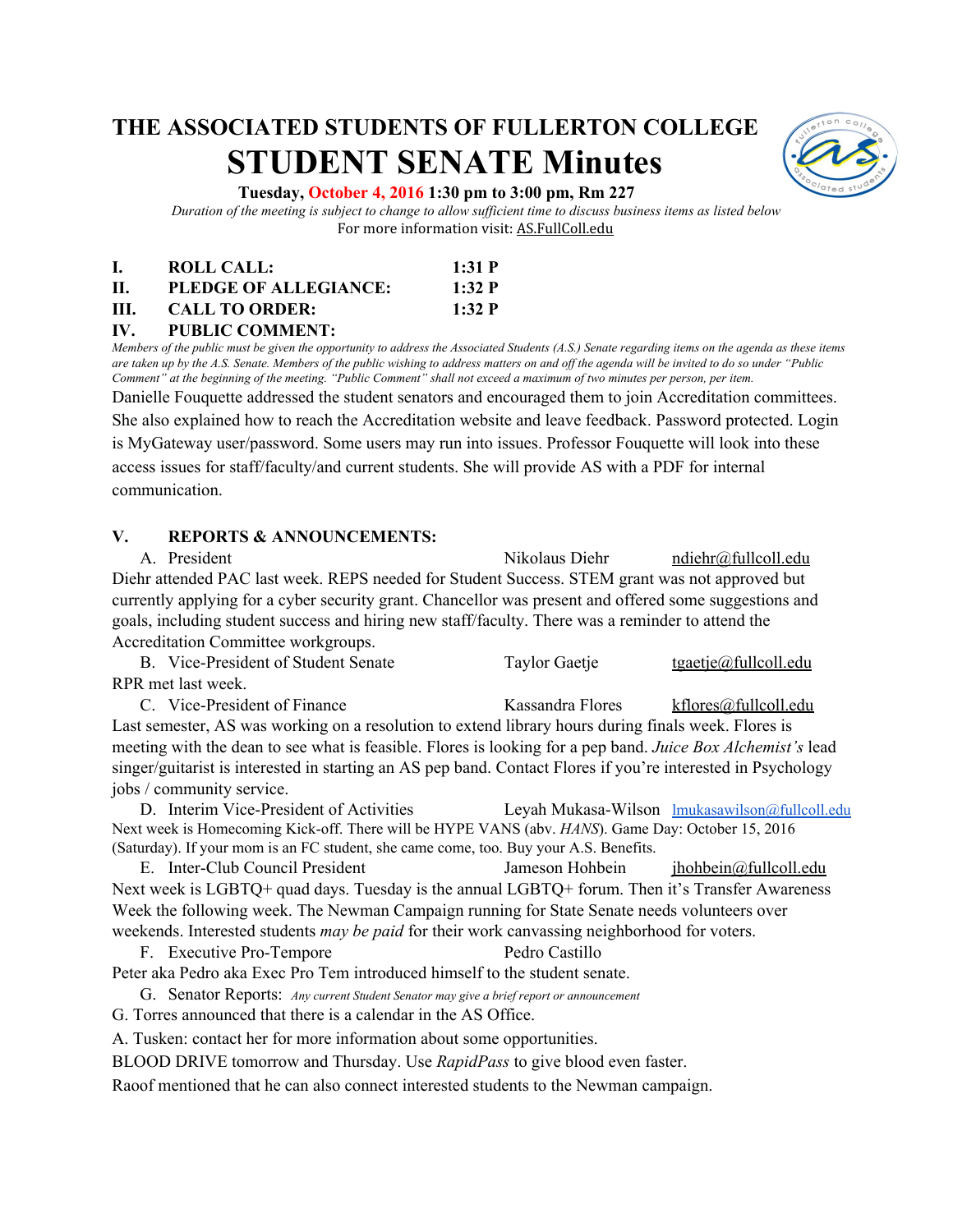R. Garcia reported that they were met with resistance whenever they asked about the pep band in the Music Department. The previous band appeared to have been disbanded. On a brighter note, the Task Force contracted with the Big Slice. C. Young added that the poki fusion spot Fins has also contracted with AS. **VI. PRESENTATIONS** *Individuals and organizations may address the Student Senate for 10 minutes each* A. Chancellor & President Visit Dr. Marshall, Dr. Schulz October 18, 2016 **VII. APPROVAL OF MINUTES** A. Senate Minutes from 9.27.16 (*attached*) *MSP to approve the minutes from 9.27.2016 (Torres/Serrano) without objections* **VII. A.S. & I.C.C. COMMITTEE REPORTS & MSPs** A. Activities Mukasa-Wilson Thurs 12 - 1 pm @ 221 *MSP to add Washington, Torres, Young, Sukhadia, Garcia, Gatpandan, Tusken, Castaneda, Fletcher, Truong, Serrano to Activities Committee (Mukasa-Wilson/Gaetje) without objection* B. CareBank Plummer Office hours No motions or announcements. C. Curriculum & Education Washington 3rd Thursday 2-3pm @ 227 Washington needs members for C&E. Interested chairpersons welcome! D. Environmental Diehr TBA Diehr is working on posting a meeting agenda. E. Executive Council Diehr Tuesday 3:00-4:00pm *MSP to approve create a seven-student limit for SSCCC (Gaetje/Shin) MSP to use college vans for transportation to SSCCC (Gaetje/Shin) MSP to create a selective application process to go to SSCCC (Gaetje/Shin)* Diehr reported about some items of interest going on in Execs Council. There are changes coming to the AS Office, Student Center, and Student Activities Office. Accreditation is working on updating the FC mission statement. Execs are helping with this project. F. Finance Flores Finday 1:30 - 3:00 pm  $\omega$  221 Flores reported that Finance is looking at raising AS Benefits fee once some goals are met, such as preloading funds to print accounts for those who purchase AS Benefits, increasing the number of local businesses who give AS benefits, etc. Torres suggested a decal AS can give businesses who provide AS Benefits. "Go to where the HORNET is", etc. Better advertising for our partners. Purchasing Banners that advertise A.S. Events on campus. G. Inter-Club Council Hohbein Monday 1:30-3:00pm @227 Hohbein reported that ICC has a new constitution and they are working on the new ICC Standing Committees. Involvement with clubs can sometimes make the difference between student retention. H. Judicial S. Dotterman Tuesday 1:00 - 1:30 pm @ 227 S. Dotterman has been working on A.S. Constitution, bylaws, and OPM. Next meeting is on October 11, 2016 from 1:00 - 1:30 pm @ Room 221. I. Research, Planning, & Resolutions Gaetje Thursday 11:00a-12:00p @ 221 **MSP to approve Caitlynn Larson and Gina Torres as members of Research, Planning, and Resolutions Committee (Castillo/Mukasa-Wilson) MSP to approve Christian Fletcher, Andrew Washington, and Gregory Boules as members of Research, Planning, and Resolutions Committee (Fletcher/Mukasa-Wilson)** There is no meeting for RPR this week. Gaetje attached some projects for RPR in the agenda packet. Hohbein emphasized the importance of resolutions as a means to effect change in an official manner.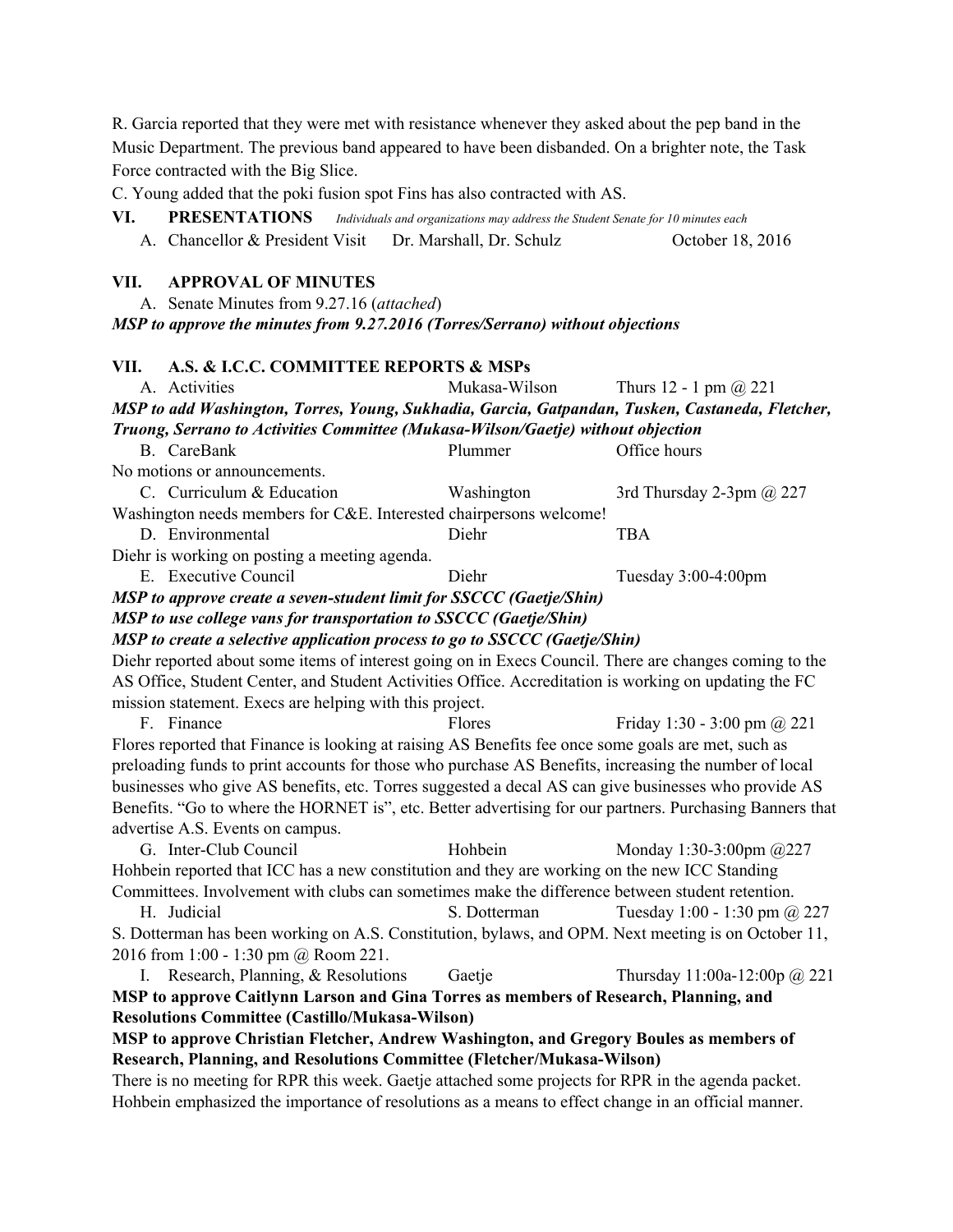J. A.S. Benefits Task Force Flores 1st, 3rd, 5th Thurs @ 1:00 pm Flores provided a progress report. There is a meeting this week. A survey is forthcoming to see what businesses students might be interested in partnering with for AS Benefits.

K. Election Committee Gaetje Monday-Thursday 3:00 @ 221 *MSP to issue one Election violation to Ramy Raoof (Flores/Washington) MSP to approve the results from Fall 2016 Elections (Washington/Castillo)*

*MSP to approve AS/ICC actions (Fletcher/Washington) without objection*

## **VIII. UNFINISHED BUSINESS**

A. CareBank (Requests & Updates)

## B. **Applicants to serve as Student Representatives:**

Alyssa FLORES Jonathan EMMANUEL

*MSP to approve applicants for Student Rep (Gatpandan/Fletcher) without objection*

**C. Swearing in of Student Senators Elected Senators (attached) Appointees: Robert Rendon Franklin Buelna** *MSP to appoint Robert Rendon and Franklin Buelna as Student Senators (Hohbein/Flores) Student Senators (elected and appointed) were sworn in at 2:17 pm. Congratulations! Leyah Mukasa-Wilson was sworn in as Vice President of Activities at 2:19 pm. Congratulations!*

- D. Resignations (formal letter must be received by A.S. Office or [AS@fullcoll.edu\)](mailto:AS@fullcoll.edu)
- E. Dismissals (referred from Judicial)
- F. A.S. Benefits and Lanyard *referred to Finance*

Flores reported that a mock-up should be available by next week. Interested members are welcome to join Finance Committee to be part of the discussion moving forward.

#### **G. Senator of the Month**

Diehr announced that there were two winners for Senator of the Month! These two students have been outstanding since last year, through summer, and the beginning of Fall 2016. First winner was Troy Plummer, who is not here with us at the moment; the second winner is Gina Torres! Congratulations!

#### **IX. NEW BUSINESS**

- A. State of the Students: Nikolaus Diehr
- B. DEMC Resolution
- C. Photo Release & FC Net Account
- **D. Changes with Campus ID (Abesamis)**

The Director of Student Activities reported that new ID card designs are currently in the testing phase. According to the State Chancellor's office, we are not allowed to charge students more than once for *optional* ID cards. There will be a \$5 rush fee for replacements. Rollout starts in Spring 2017.

- E. A.S. Benefits Handout  *referred to Activities*
- F. SSCCC General Assembly Application

Gaetje and Diehr talked about the Student Senate of California Community Colleges General Assembly. They shared their previous experiences working with other student senates and like-minded people. Online applications are going to be open for a week. They will be reviewed by Execs and will take into consideration each applicant's activity and contributions to the Associated Students.